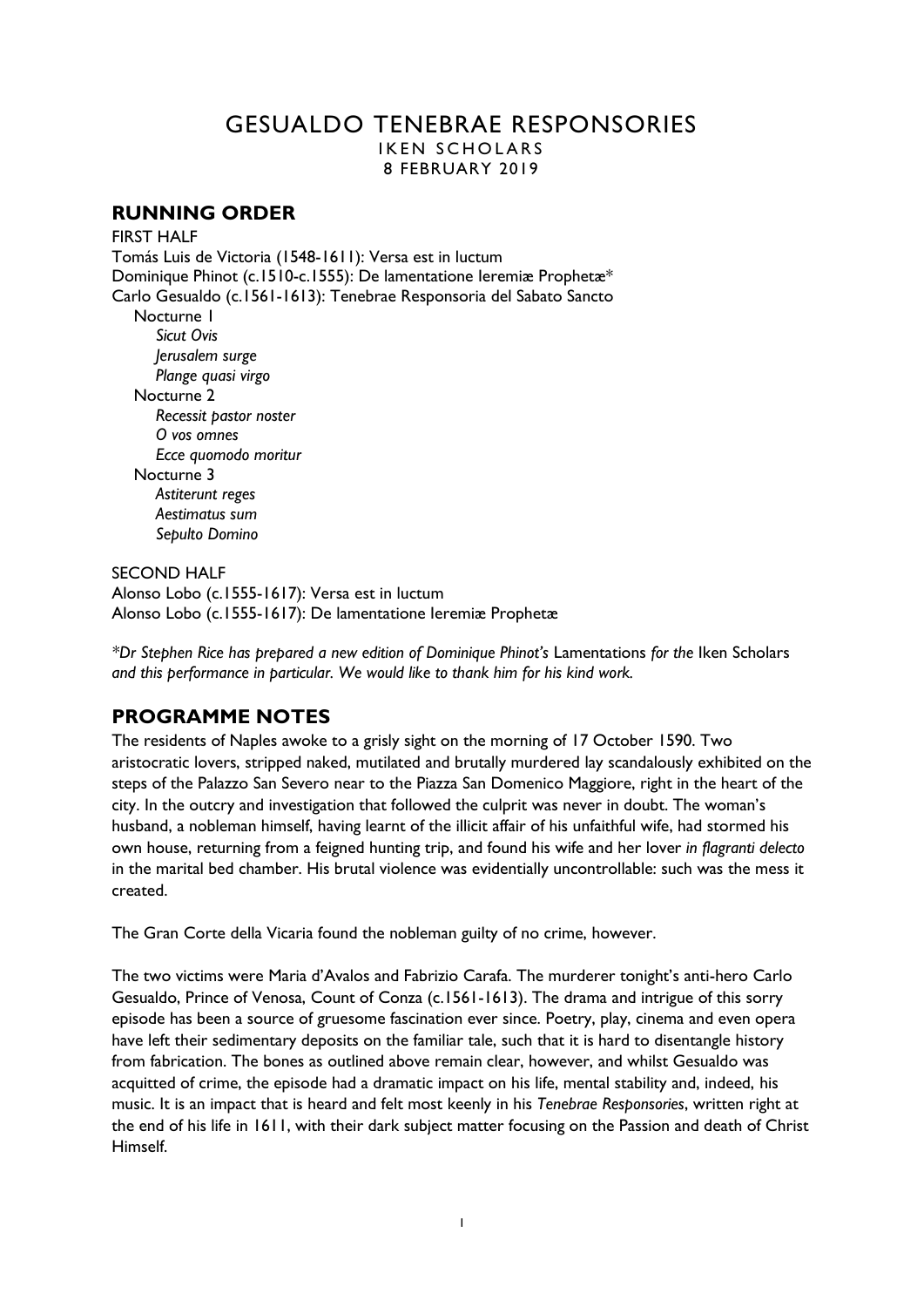This, however, is to be getting ahead of myself.

\* \* \*

We begin tonight's concert in the comparatively sober environs of the Convent of Las Descalzas Reales in Madrid. On 26 February 1603 the Dowager Empress Maria of Spain died. She had been the wife of Maximillian II, sister of Philip II and for seventeen years had been the patron of Tomas Luis de Victoria (c.1548-1611). The Dowager Empress had settled in Madrid from 1582: content to spend her days in 'a country without heretics', having spent much of her married life in Germany and Austria. Her death represents a seminal moment in Victoria's career. Under the strength and stability of Maria's patronage, Victoria had published what was to become the bulk of his mature output; had fulfilled his longing to return to his native Spain and had produced some of his very finest compositions. Her loss was profound both professionally and personally for Victoria and it is for the Dowager Empress that Victoria penned his famous *Requiem*.

Tonight's *Versa est in luctum* is the funeral motet from that Requiem*.* Listen out in particular to the very first words ('my harp is turned to grieving') and how Victoria presents this as an anguished series of discordant entries. It's worth noting, too, the bleak emptiness of the final moments ('for my days are as nothing').

Dominique Phinot (c.1510-c.1555) is a Franco-Flemish composer of the generation before Victoria. Like Gesualdo, he attracted controversy and was apparently executed in c.1555 for 'homosexual practices', though this is hard to substantiate. Whilst he hailed from the Low Countries, he seems to have spent most of his working life in Italy. Certainly his published works were printed in Italy (though tonight's *Lamentations* were printed posthumously in Nuremberg). His handling of doublechoir polyphony in particular was seen as ground-breaking and could conceivably have influenced the likes of Palestrina and Victoria himself. The barely-ever performed *Lamentations* are a striking example of this. Listen out how the two choirs begin separately and then, through increasingly intricate interplays, eventually amalgamate for the final few glorious moments at 'Jerusalem, turn the Lord your God'.

We come now to the monumental *Tenebrae Responsories for Holy Saturday.* By 'tenebrae' (meaning 'shadows') we are referring to a series of religious services undertaken over the three days from Maundy Thursday to Easter Eve in the first two canonical hours of the day (i.e. Matins and Lauds). They are characterised by the gradual extinguishing of candles (hence 'shadows') and a structure built around three 'nocturnes' consisting of readings from the Book of Psalms and the Book of Lamentations of Jeremiah. Phinot's *Lamentations* are taken from the same series of services. Hence the *Responsories* of Gesualdo are divided into three sets of three pieces, each with an antiphon and psalm verse.

It seems unlikely that Gesualdo ever intended these compositions for public performance, but rather for his private devotions in his country palace in the town of Gesualdo in the south of Italy. Gesualdo's compositional style could not be more different to Victoria's or Phinot's. Even to our ears it sounds strikingly modern, discomforting and even dissonant. Gesualdo, by this time, was working in a style that belonged to a completely different lineage to the Roman School. His was a style much more closely related to the madrigals of Luzzasco Luzzaschi from Ferrara.

There are so many highlights in this music that it is hard to break it down succinctly for programme notes. Gesualdo is constantly word-painting so it is worth having your translations handy for each of the pieces. Three particular moments stand out for me: the build up from a single bass to the full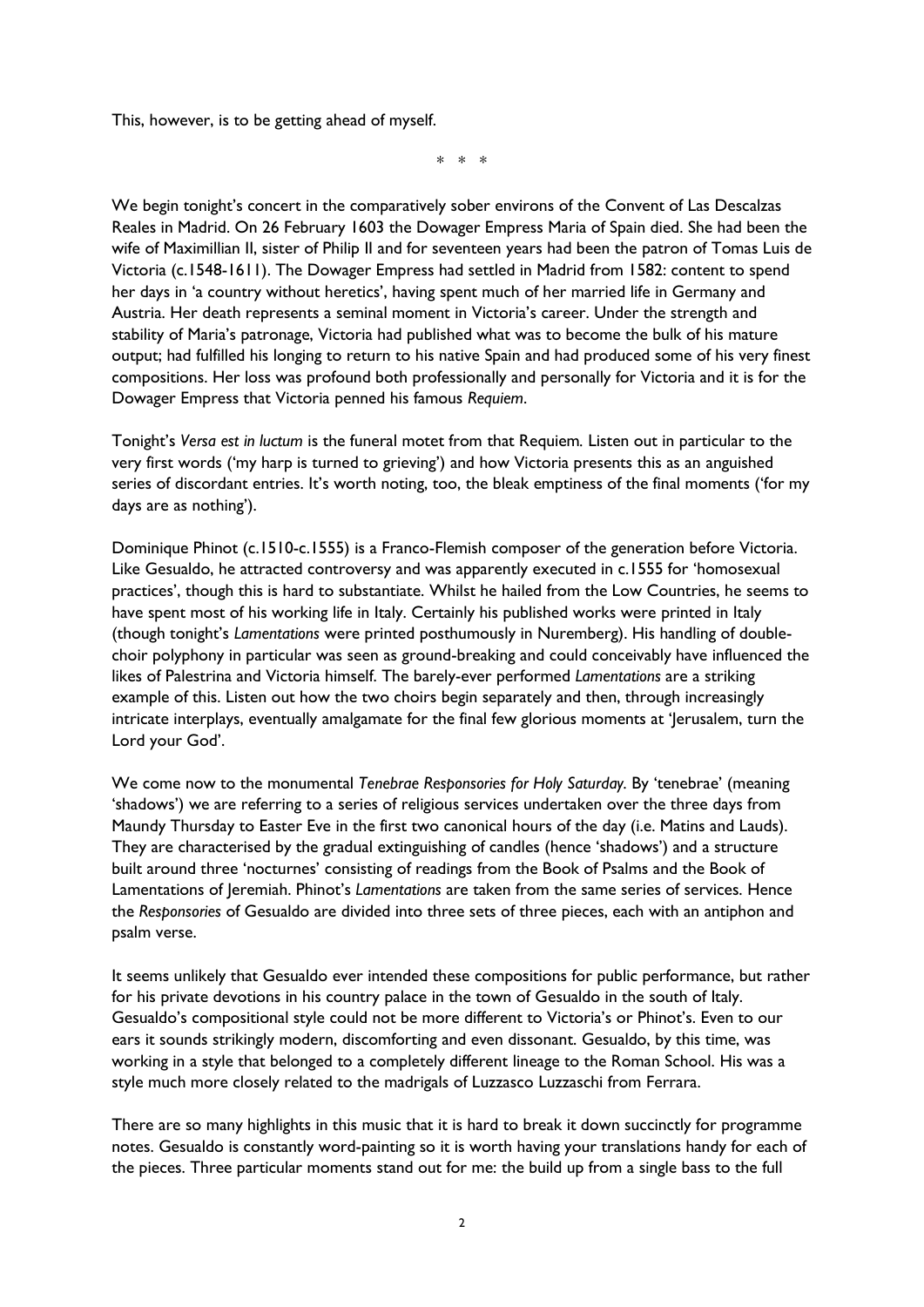choir at 'the great and very bitter day of the Lord' in the second half of *Plange quasi virgo*; the otherworldly tranquillity of 'and his memory shall be in peace' in *Ecce quomodo moritur*; and the impossibly deep 'thou hast laid me in the lowest deeps' of *Aestimatus sum*.

## INTERVAL

We begin the second half of our concert this evening where Victoria left off. Just before dawn on Sunday 13 September 1598 in El Escorial, some thirty miles north of Madrid, King Philip II of Spain died. Widely seen as one of the most significant patrons of the Renaissance, the arts had flourished across Spain and her territories throughout his 42-year reign. Arrangements were quickly put in place for his Requiem Mass and among the music composed for the occasion was Alonso Lobo's (c.1555-1617) celebrated motet *Versa est in luctum*.

Born in Osuna late in 1554 or early 1555 (he was baptised in February: just as Phinot was being executed), Lobo began his musical education as a choirboy at Seville, where he later became the assistant to Guerrero and then *maestro de capilla* during Guerrero's absence. In 1593 he became *maestro de capilla* at Toledo Cathedral and it was during this post that Philip II died. Lobo's six-voiced setting of words from Job is full of all the polyphonic and harmonic interest that made him famous in his own day and, even, considered the equal of Victoria. Listen out for the emotional climax at 'in vocem flentium' ('the voice of those who weep').

Sticking with Lobo, tonight's *Lamentations* are the first of two he composed for Holy Saturday. Tantalisingly, his setting of the second reading is extant, though untranscribed and unpublished, in Toledo Cathedral's MS B 25, which remains unavailable, though will surely offer a very significant addition to the repertory should it ever be made accessible to the scholarly community.

Nevertheless, there are some twenty minutes of music in Lobo's *Lamentations*, making it among the most expansive of the Renaissance settings (Victoria's setting of the same text takes approximately five minutes to perform). Lobo's text is punctuated with Hebrew letters (Heth, Teth etc.), because the original text was an acrostic poem in Hebrew. The letters were considered integral to the Vulgate text and so were kept. In their musical manifestation under Lobo, however, they become some of the most melismatically complex moments in all Lobo's output and provide stunning structural markers within this expansive composition.

Please keep an eye on the *Iken Scholars'* website for upcoming performances at St Paul's Cathedral on 6 April and (likely) at St Mary le Bow on 5 April, when the programme will include Sheppard's stunning *Media Vita.*

MJD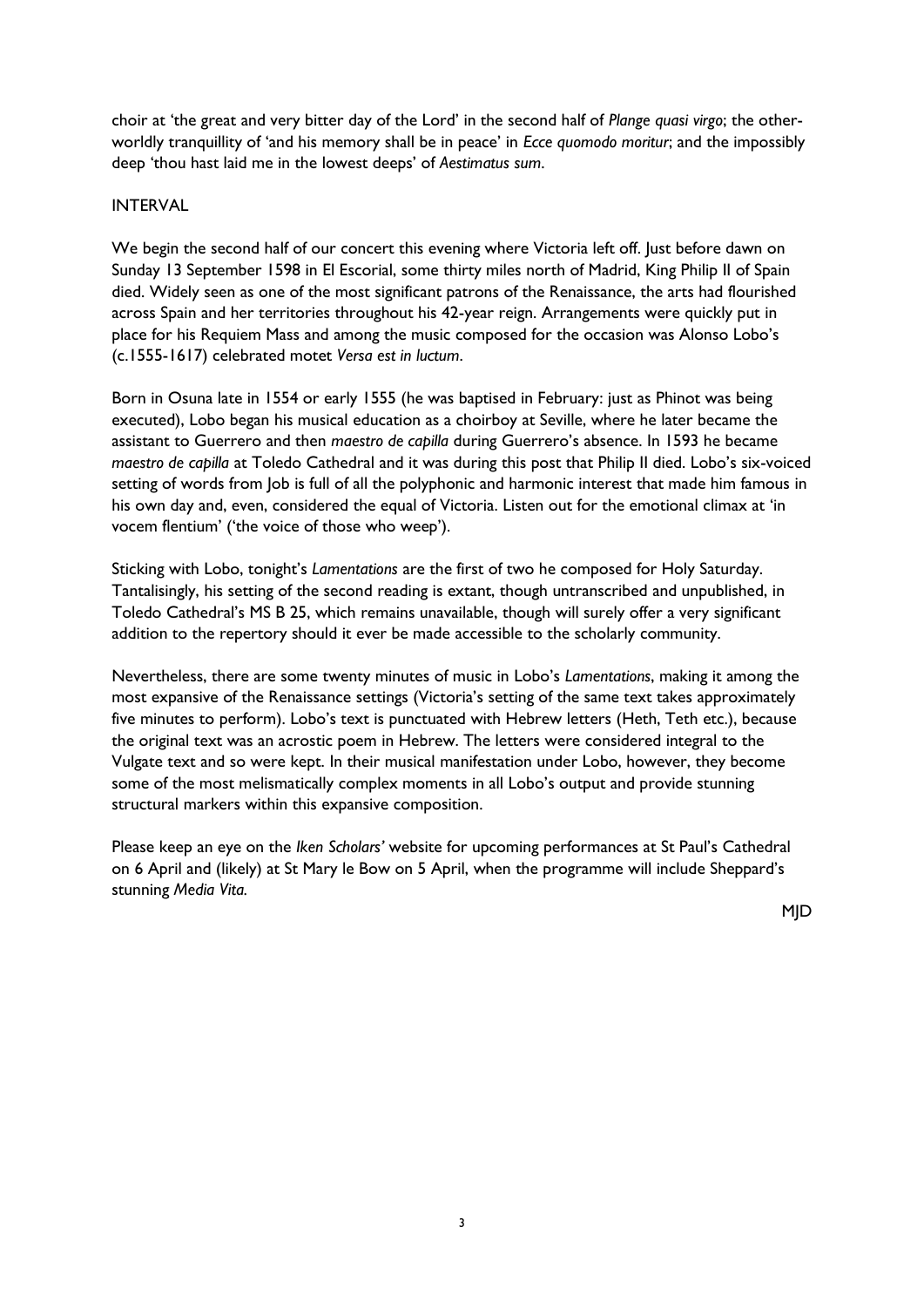## **CHOIR BIOGRAPHY**

Established in 2012, the *Iken Scholars* are a London-based chamber choir dedicated to exploring hidden corners of the Renaissance repertoire. Recent performances at the Cadogan Hall, St John's Smith Square and St Paul's Cathedral have included masses and motets unheard in 400 years, as well as large-scale masterpieces from the central canon. Primarily focused on presenting unusual concerts in the capital, the choir is increasingly in demand in London's cathedrals and further afield. The group is made up of singers from London and close by, and directed by Matthew Dunn. For more information, visit our webpage: [www.ikenscholars.co.uk.](http://www.ikenscholars.co.uk/)

- *Sopranos* Sophie Cleobury Jenny Forsyth Katharina Dunn Louisa Dawes
- *Tenors* Andrew Balls James Green Gary Rushton Philip Kennedy

*Altos* Jess Daggers Marion Harris Chris Murphy

*Basses* Chris Jeanes Maxime Rischard Joachim Sabbat

#### **Matthew Dunn**

Matthew Dunn, director, formed the *Iken Scholars* in 2012 to perform programmes of hidden corners of the canon of Renaissance polyphony. Originally from Manchester, he read music at Cambridge and wrote a master's thesis on the dissemination of French thirteenth-century polyphony in England. He set up the *Iken Scholars* in 2012 after coming to London. He is Organist and Director of Music at the lovely church of All Saints' Blackheath. When not conducting choirs, he has a job in Insurance Strategy for a professional services firm.

## **TRANSLATIONS**

| Versa est in luctum                |                                              |
|------------------------------------|----------------------------------------------|
| Versa est in luctum cithara mea    | My harp is turned to grieving                |
| et organum meum in vocem flentium. | and my flute to the voice of those who weep. |
| Parce mihi Domine,                 | Spare me, O Lord,                            |
| nihil enim sunt dies mei.          | for my days are as nothing.                  |

#### *De lamentatione Ieremiæ Prophetæ*

Incipit oratio Jeremiae Prophetae. Recordare Domine quid acciderit nobis; intuere et respice opprobrium nostrum. Haereditas nostra versa est ad alienos, domus nostrae ad extraneos. Pupilli facti sumus absque patre; matres nostrae quasi viduae. Aquam nostram pecunia bibimus, ligna nostra pretio comparavimus. Cervicibus nostris minabamur; lassis non dabatur requies. Aegypto dedimus manum et Assyriis ut saturaremur pane. Patres nostri peccaverunt et non sunt, et nos iniquitates eorum portavimus. Servi dominati sunt nostri;

The prayer of Jeremiah the prophet begins. Remember, Lord, what has happened to us; look, and see our disgrace. Our inheritance has been turned over to strangers, our homes to foreigners. We have become fatherless, our mothers are widows. We must buy the water we drink; our wood can be had only at a price. Those who pursue us are at our heels; we are weary and find no rest. We submitted to Egypt and Assyria to get enough bread. Our ancestors sinned and are no more, and we bear their punishment. Slaves rule over us,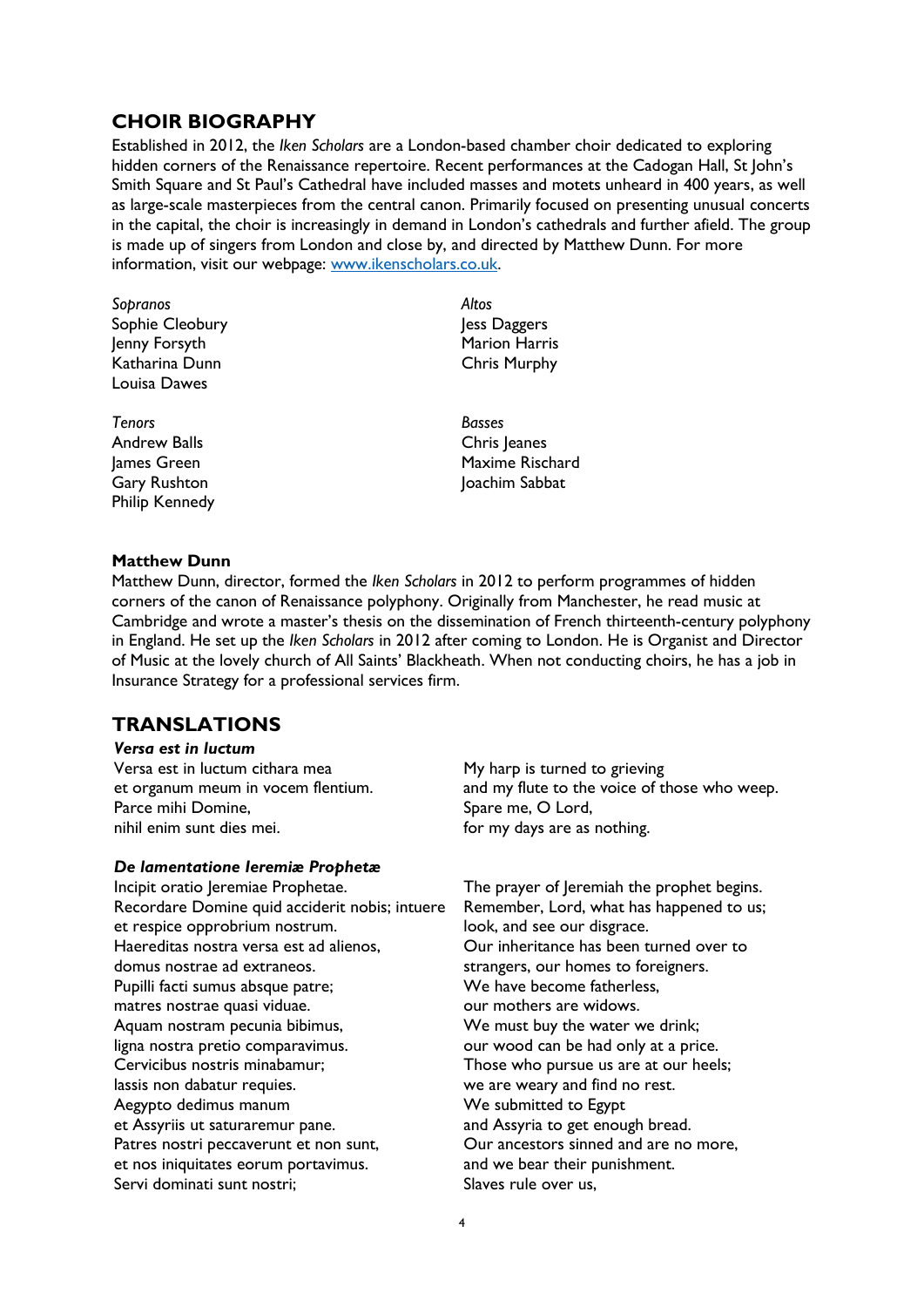non fuit qui redimeret de manu eorum. Jerusalem, Jerusalem, convertere ad Dominum Deum tuum.

#### *Sicut ovis*

Sicut ovis ad occisionem ductus est, et dum male tractaretur non aperuit os suum; traditus est ad mortem ut vivificaret populum suum. Tradidit in mortem animam suam, et inter iniquos reputatus est. Ut vivificaret populum suum.

#### *Jerusalem, surge*

Jerusalem, surge, et exue te vestibus jucunditatis; induere te cinere et cilicio: quia in te occisus est Salvator Israel. Deduc quasi torrentem lacrimas per diem et noctem, et non taceat pupilla oculi tui. Quia in te occisus est Salvator Israel.

#### *Plange quasi virgo*

Plange quasi virgo, plebs mea, ululate, pastores, in cinere et cilicio quia veniet dies Domini magna et amara valde. Accingite vos, sacerdotes, et plangite, ministri altaris, aspergite vos cinere. Quia veniet dies Domini magna et amara valde.

#### *Recessit pastor noster*

Recessit pastor noster fons aquae vivae ad cuius transitum sol obscuratus est: Nam et ille captus est, qui captivum tenebat primum hominem: hodie portas mortis et seras pariter Salvator noster disrupit. Destruxit quidem claustra inferni et subvertit potentias diaboli.

*O vos omnes* O vos omnes qui transitis per viam: attendite et videte si est dolor

and there is no one to free us from their hands. Jerusalem, Jerusalem, turn to the Lord your God.

He was led as a sheep to the slaughter, mistreated, but he opened not his mouth; He was delivered over to death so as to give life to his people. He delivered his soul unto death, and was counted among the malefactors. To quicken his people.

#### Arise, O Jerusalem,

and put off your garments of rejoicing; cover yourself with sack-cloth and ashes: for the Saviour of Israel has been slain in your midst. Let your tears run down like a river, day and night, and let not the apple of your eye cease. For the Saviour of Israel has been slain in your midst.

Weep like a virgin, my people, howl, keepers of the flock, covered with ashes and wearing sack-cloth, for the great and very bitter day of the Lord will come. Prepare yourselves, priests, and lament, acolytes before the altar, cover yourselves with ashes. For the great and very bitter

day of the Lord will come.

Our Shepherd is departed, the fount of living water, At whose passing the sun was darkened, For even he was made captive who was holding captive the first man. Today the gates of death and their bars as well our Saviour has destroyed. Indeed He has destroyed the strongholds of the underworld And he has overthrown the powers of the devil.

O all ye that pass by the way, attend and see if there be any sorrow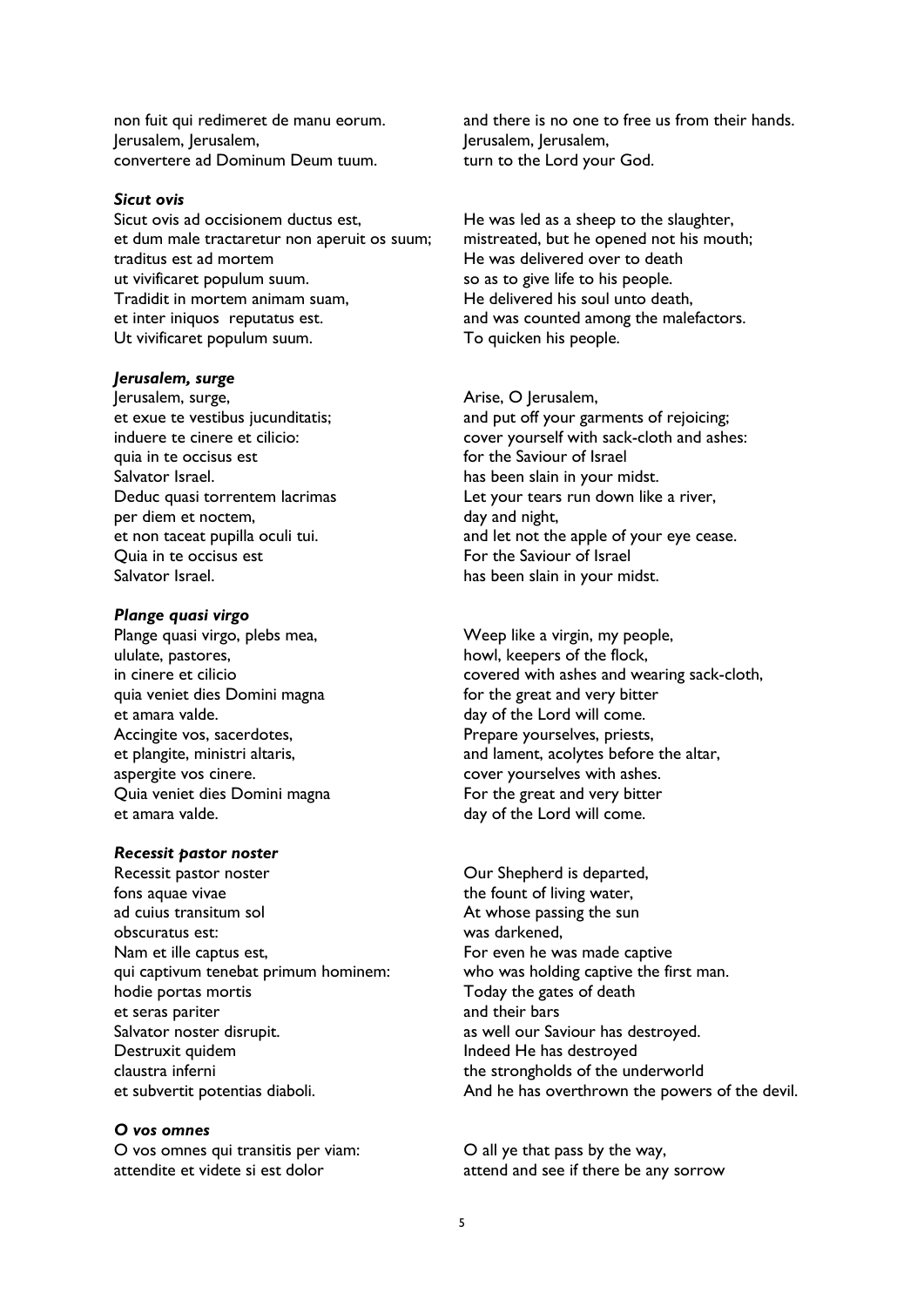sicut dolor meus. O vos omnes qui transitis per viam, attendite et videte: Si est dolor similis sicut dolor meus. Attendite, universi populi, et videte dolorem meum.

#### *Ecce quomodo*

Ecce quomodo moritur justus et nemo percipit corde. Viri justi tolluntur et nemo considerat. A facie iniquitatis sublatus est justus et erit in pace memoria eius: Tamquam agnus coram tondente se obmutuit, et non aperuit os suum: de angustia, et de judicio sublatus est. Et erit in pace memoria ejus.

#### *Astiterunt reges*

Astiterunt reges terrae, et principes convenerunt in unum, adversus Dominum et adversus Christum eius. Quare fremuerunt gentes, et populi meditati sunt inania?

## *Aestimatus sum*

Aestimatus sum cum descendentibus in lacum, factus sum sicut homo sine adjutorio, inter mortuos liber. Posuerunt me in lacu inferiori, in tenebrosis et in umbra mortis. Factus sum sicut homo sine adjutorio, inter mortuos liber.

### *Sepulto Domino*

Sepulto Domino, signatum est monumentum, Volventes lapidem ad ostium monumenti, Ponentes milites qui custodirent illum. Accedentes principes sacerdotum ad Pilatum, petierunt illum.

### INTERVAL

like to my sorrow. O all ye that pass by the way, attend and see: If there be any sorrow like to my sorrow. Attend, all ye people, and see my sorrow:

Behold how the righteous man dies And no one understands. Righteous men are taken away And no one considers: The righteous man has been taken away from present iniquity And his memory shall be in peace. As a sheep before her shearers is dumb, so he opened not his mouth: he was taken from prison and from judgement. And his memory shall be in peace.

The kings of the earth rise up, and the rulers take counsel together, against the Lord, and against his anointed. Why do the heathen rage, and the people imagine a vain thing?

I am counted with them that go down into the pit: I am as a man that hath no strength: free among the dead. Thou hast laid me in the lowest pit, in darkness, in the deeps. I am as a man that hath no strength: free among the dead.

The Lord being buried, the tomb was sealed By rolling a stone across the door, And soldiers were placed to guard it. The chief priests went to Pilate and petitioned him.